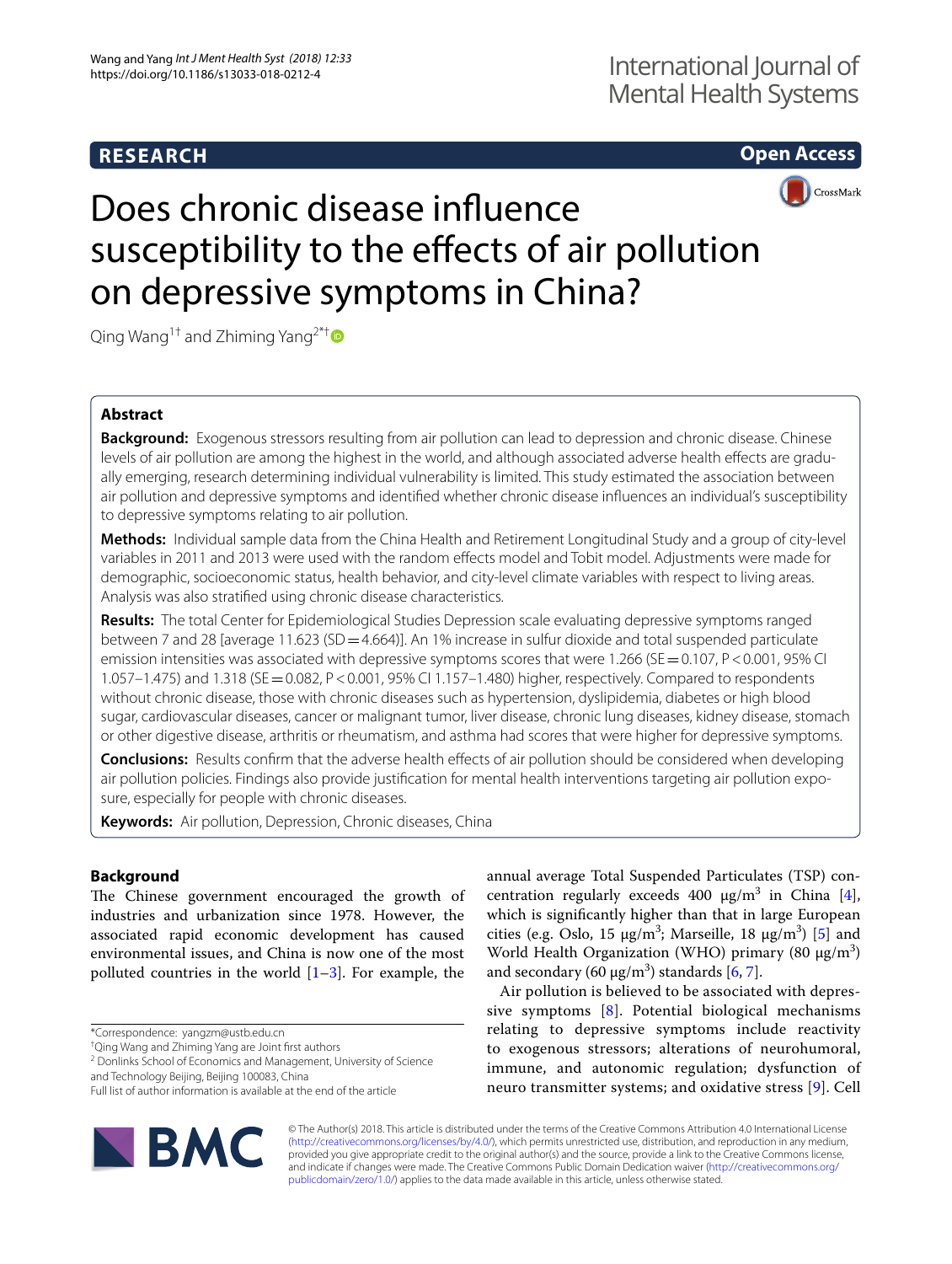cultures and experimental animals studies have shown neuropathological efects from air pollution exposure [[10](#page-10-8)[–12](#page-10-9)], and previous empirical studies have observed that air pollution increases the prevalence of depressive symptoms in Korea, Japan, and the Netherlands [\[8,](#page-10-6) [13–](#page-10-10) [15\]](#page-10-11). Furthermore, an increasing number of emergency department visits for depression in Canada and Korea have been documented [[16,](#page-10-12) [17\]](#page-10-13).

Depression is a serious problem in China [\[18](#page-10-14), [19](#page-10-15) ]: in 2013, 36 million years of healthy life were lost to mental illness in China, and estimates suggest that by 2025, 39.6 million years of healthy life will be lost (10% increase) [[20\]](#page-10-16). Although little is known about the association between air pollution and depression, several Chinese studies have found a relationship between exposure to air pollution and happiness [[21,](#page-10-17) [22](#page-10-18)], depressive symptoms [\[23](#page-10-19)], cognitive functions [[24,](#page-10-20) [25\]](#page-10-21) and hospital admissions for mental disorders [[26\]](#page-10-22), when results were adjusted for demographics and socioeconomic status. It is considered that a further decline in air quality could cause an increased risk to health and an associated increase in depressive symptoms. Therefore, this study uses nationally representative data to estimate the association between air pollution and depression measured by the Center for Epidemiologic Studies Depression (CES-D) scale.

Air pollution regulations based on observed health effects in the general population may be insufficient to protect exceptionally vulnerable subgroups. Inconsistent study results have been found within past study cohorts. For example, no significant association between air pollution exposure and depressive symptoms was found in a Boston-area study [[27\]](#page-10-23), although other American studies reported that exposure to air pollution was related to anxiety symptoms [[28](#page-10-24)], which often have a comorbidity with depression [[29](#page-10-25)]. One American study found that stroke victims were more susceptible to the effects of air pollution with respect to cognitive functions [[30](#page-10-26)]. Thus, it is believed that chronic disease (e.g. hypertension), which is often regarded as a marker of inflammation and vascular dysfunction, may mediate an association between air pollution and depressive symptoms [[31,](#page-10-27) [32\]](#page-10-28). Compared to people in good physical health, the well-known adverse mental health effects of air pollution may mean that respondents with chronic disease are likely to believe that their physical health is being damaged [[33](#page-10-29)[–35\]](#page-10-30). However, the role of an individual's physical health status in the association between air pollution and depression symptoms has not yet been addressed in China. Therefore, this study aims to assess which individuals have a greater vulnerability to the adverse effects of air pollution [[21](#page-10-17)].

## **Data and methods Data**

Individual sample data and a group of city-level variables were obtained to evaluate the relationship between air pollution, chronic disease, and depressive symptoms. Individual data were collected from CHARLS 2011 and 2013, which were national representative surveys conducted with middle-aged and elderly Chinese residents (aged 45 years and above) using face-to-face computerassisted personal interviews. The CHARLS questionnaire included the following modules: demographics, family structure/transfer, health status and functioning, biomarkers, health care and insurance, work, retirement and pension, income and consumption, assets (individual and household), and community-level information. These surveys were approved by the ethics committee of the Institutional Review Board of Peking University.

Using multi-stage stratifed probability-proportionateto-size sampling, the sample in CHARLS represented approximately 10,000 households in 150 counties/districts (a total of 450 villages/resident communities). The baseline survey was conducted between June 2011 and March 2012 with a response rate of 80.5% and a total sample of 17,545 respondents. A total of 15,020 (86%) respondents participated in the follow-up survey in 2013, but 2525 (14%) respondents had died or declined participation in the study. In this study, CHARLS 2011 and 2013 panel data were constructed to estimate the relationship between air pollution and depressive symptoms for 15,020 respondents  $(15,020 \times 2 = 30,040$  samples). Of the respondents, 47% were male with a mean age of 60 years. Ages and gender distribution were very similar to those in the 6th national census conducted in 2010 [\[36](#page-10-31)].

City-level variables included monthly temperature, monthly relative humidity, and annual air pollution. Daily meteorological data from 839 stations in 2011 and 2013 were collected from the China Meteorological Science Data Sharing Service Network—China Ground Climate Daily Data. The station-level data were aggregated at a city level by matching stations to the closest city based on the exact longitude and latitude of the weather station and the longitude and latitude of the county centroid. The average monthly temperature and relative humidity of CHARLS 125 sample cities were then calculated from daily data. Based on survey city and month, the results from 15,020 respondents in the two CHARLS waves were combined with the meteorological data from 125 cities.

The annual sulfur dioxide  $(SO<sub>2</sub>)$  and TSP emissions from 273 cities in 2011 and 2013 were obtained from the 2012 and 2014 China City Statistical Yearbook. Based on survey year and city, 12,046 respondents of the 15,020 respondents in the two CHARLS waves were matched to the air pollution data from 101 cities. After excluding 412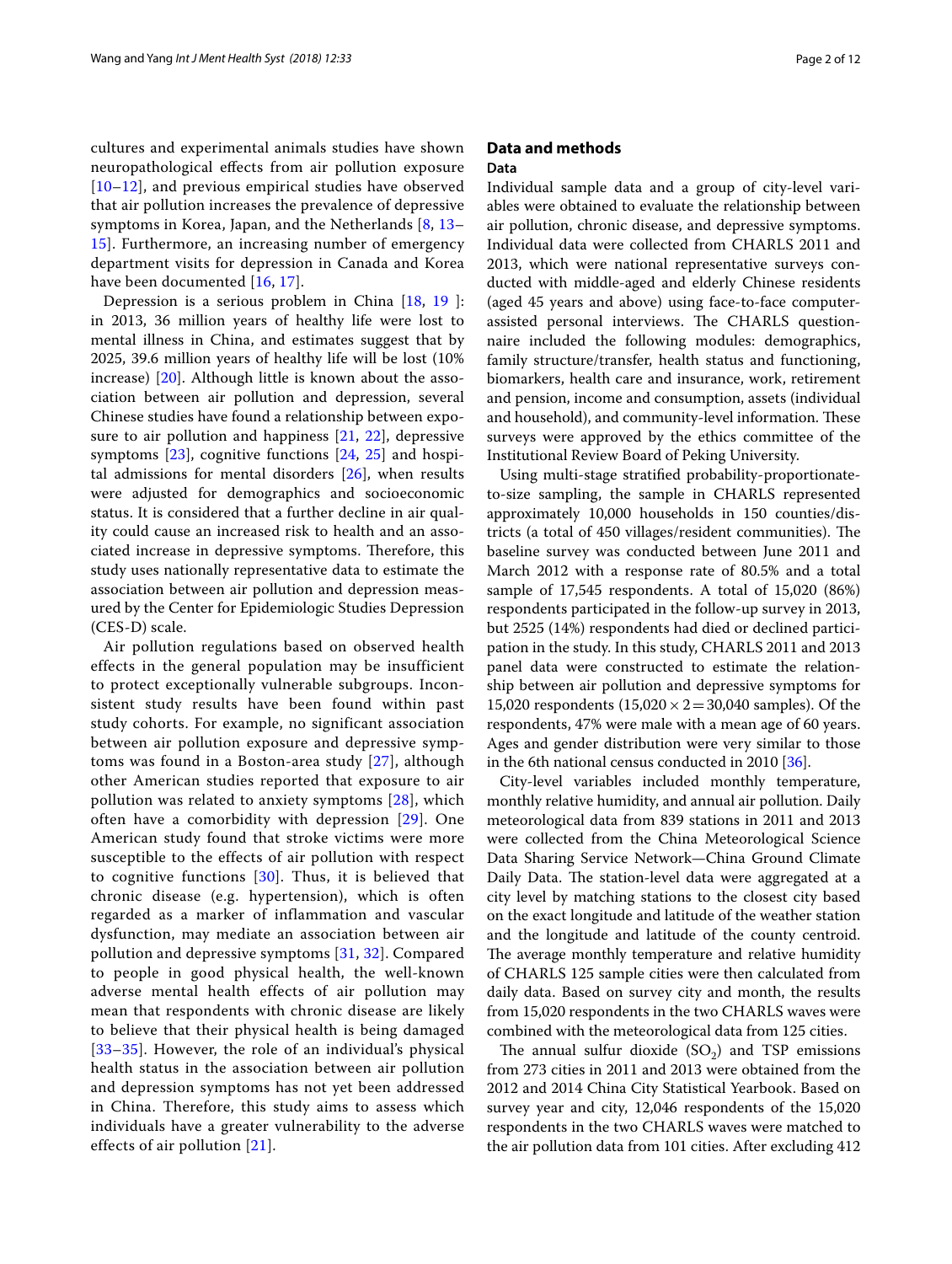respondents that provided missing values from 12,046 respondents, 11,634 respondents were included, and the final sample size was  $23,268$  (11,634  $\times$  2) samples from [1](#page-2-0)01 cities. Figure 1 presents a flow chart of the study process.

## **Variables**

#### *Depressive symptoms*

A modifed seven-item version of the CES-D scale was constructed to measure depressive symptoms [\[37](#page-10-32)]. Respondents reported the frequency of experiencing the following seven depressive symptoms during the past week: (1) "was bothered by things," (2) "had trouble keeping mind on what was doing," (3) "felt depressed," (4) "felt everything he/she did was an effort," (5) "felt fearful," (6) "sleep was restless," and (7) "felt lonely." Each answer was encoded from 1 to 4:  $1 =$ rarely or none,  $2 =$ some or a little,  $3=$  occasionally or a moderate amount, and  $4=$  most or all of the time, with total scores ranging from 7 to 28. A summed score of the seven items was calculated, with lower scores indicating fewer depressive symptoms. This shortened seven-item CES-D scale is a widely used indicator for depressive symptoms [\[38](#page-10-33), [39](#page-10-34)]. Its validity, reliability, and cultural equivalence have been proven in China [[40\]](#page-10-35). In our data set, CES-D was also demonstrated to have high internal consistency (Cronbach's alpha $=0.82$ ) and to construct validity (Kaiser–Meyer–  $Olkin = 0.87$  according to the standards of Meulen et al.  $[41]$  $[41]$ , Kara  $[42]$  $[42]$ , and Aly  $[43]$  $[43]$ , which suggest that if the Cronbach's alpha and Kaiser–Meyer–Olkin test value exceeds the recommended level of 0.70 then data is considered to be highly reliable [\[41](#page-10-36)[–43\]](#page-11-1).

<span id="page-2-0"></span>

#### *Air pollution*

Following previous studies,  $SO<sub>2</sub>$  and TSP emission intensity,  $SO_2$  and TSP emissions per capita, and  $SO_2$  and TSP emissions per unit area were calculated to measure air pollution [\[44](#page-11-2)[–47\]](#page-11-3). Pollution intensity refers to the indicator of pollution emissions per industrial gross domestic product (GDP) (industrial economic output). Log transformation of air pollution data was applied to minimize skewness [[45](#page-11-4)].

#### *Chronic disease*

A categorical variable for a doctor to use in diagnosing chronic disease was created based on the question, "Have you ever been diagnosed with hypertension, dyslipidemia, diabetes or high blood sugar, cardiovascular disease (heart attack, coronary heart disease, angina, congestive heart failure, stroke or other heart problems), cancer or malignant tumor, liver disease, chronic lung disease, kidney disease, stomach or other digestive disease, arthritis or rheumatism and asthma by a doctor?" The variable equaled 1 or 0 for respective replied of "yes" or "no".

#### **Estimation Strategy**

Descriptive analysis was frst conducted to describe sample characteristics of the total sample and for chronic disease status. Frequencies with percentages were presented for categorical variables (gender, marital status, education, employment status, insurance status) and means with standard deviations for continuous variables (CES-D, air pollution indicators, climate indices, income, and age). P-values were calculated using the Chi square test for categorical variables, and one-way Analysis of Variance (ANOVA) for continuous variables between groups (with or without chronic disease).

A random efects model was then applied to link air pollution intensity with depressive symptoms. Omitted variable bias was controlled using the random effects model. The individual random efects model is presented as follows,

$$
Depressive_{ijt} = a_0 + Air_{jt}a_1 + X_{ijt}a_2 + u_i + v_t + e_{ijt},
$$
\n(1)

where  $a_0$ ,  $a_1$ ,  $a_2$  are the parameters to be estimated;  $u_i$  and  $v_t$  are the individual effects and year fixed effects, respectively;  $e_{ijt}$  is the idiosyncratic error term; and *Depres* $sive_{ii}$  is the depressive symptoms of person *i* in city *j* in year *t*;  $Air_{it}$  is a variable indicating the log of air pollution intensity, *Xijt* represents an individual's demographic, socioeconomic status, health behavior, and city-level climate variables in the living area. To be more specifc, the demographic variables included whether male or female, marital status [reference group: married with spouse present (common-law marriage was considered married)], and age; socioeconomic status was measured by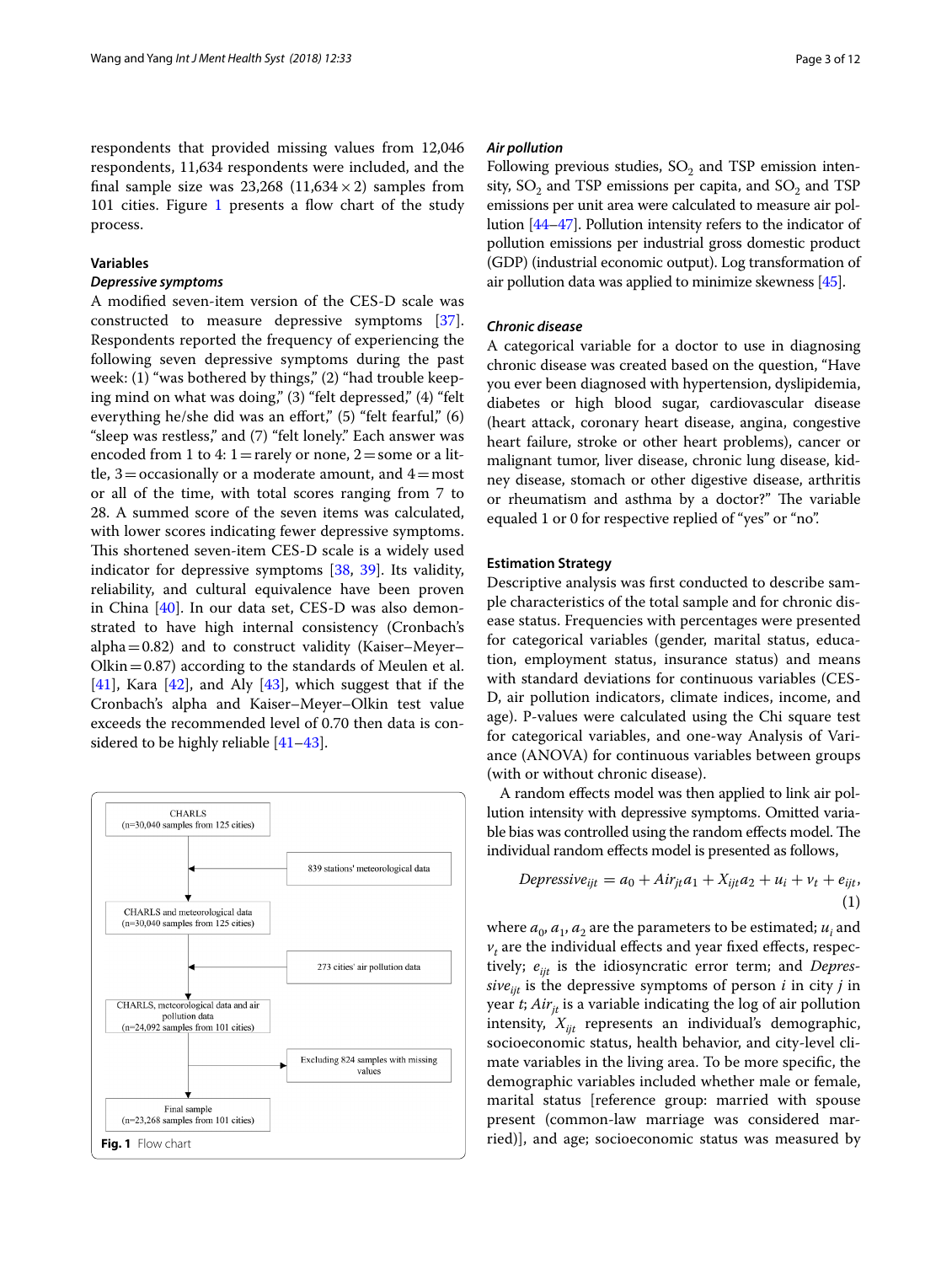household income per capita, education level, employment status, insurance status, and rural/urban residence; educational attainment was defned at four levels (informal education, informal education but can read and write, primary school, and junior high school and above), and a categorical variable for educational attainment with four values was constructed, with informal education serving as the reference group; household income was divided by the number of household members and household income per capita was subsequently ranked and divided into fve pentiles, with the lowest group serving as a reference; employment status was categorized into three groups: unemployed (including retired), self-employed, and wage earner; for health insurance coverage, respondents were recoded into a dummy variable with three values [the urban employee-based basic medical insurance scheme (UEBMI), the rural new cooperative medical scheme (NCMS), and the urban residentbased basic medical insurance scheme (URBMI)], with uninsured respondents as the reference group; current smoker and drinker were included as indicators of the respondents' current health behaviors; and city-level average monthly temperature, relative humidity, and city dummy variables were also controlled.

The interaction between chronic disease and air pollution intensity was then controlled in multivariate regression to establish whether chronic disease infuences an individual's susceptibility to depressive symptoms with respect to air pollution,

$$
Depressive_{ijt} = b_0 + Air_{jt}b_1 + Chronic_{ijt}b_2 + Air_{jt}
$$

$$
\times Chronic_{ijt}b_3 + X_{ijt}b_4 + u_i + v_t + e_{ijt},
$$

$$
(2)
$$

where  $b_0$ ,  $b_1$ ,  $b_2$ ,  $b_3$ ,  $b_4$  are the parameters to be estimated; *Chronic<sub>iit</sub>* is a dummy variable indicating whether a respondent has a chronic disease; and  $Air_{it} \times Chronic_{it}$ is the interaction between chronic disease and air pollution intensity after decentralization. Decentralization of air pollution indicators was calculated by subtracting the mean of city-level air pollution intensity from air pollution intensity in each city and then dividing it by the standard deviation of city-level air pollution intensity using the center-command in Stata 14 [\[48\]](#page-11-5).

Analyses were then stratifed according to chronic disease characteristics. Depressive symptoms may also afect an individual's physical health status and lead to endogenous issues [[49](#page-11-6)]. Stratifcation was conducted to eliminate any possible endogenous issues by excluding respondents with chronic diseases (hypertension, dyslipidemia, diabetes or high blood sugar, cardiovascular diseases, arthritis and asthma) because such diseases may stem from depressive symptoms. Under these conditions no other possible methods were available for now.

The total CES-D scale used to evaluate depressive symptoms of middle-aged and elderly individuals ranged between 7 and 28, which represents a limited dependent variable. Therefore, least square regression was directly applied to render inconsistent estimates  $[50, 51]$  $[50, 51]$  $[50, 51]$  $[50, 51]$ . The Tobit model was used for robust analysis in this respect, and marginal efects were reported,

$$
Depressive_{ijt}^* = c_0 + Air_{jt}c_1 + Chronic_{ijt}c_2 + Air_{jt}
$$
  
× Chronic<sub>ijt</sub>c\_3 + X<sub>ijt</sub>c\_4 + u<sub>i</sub> + v<sub>t</sub> + e<sub>ijt</sub>, (3)

$$
Depressive_{ijt} = 7 \quad \text{if Depressive}_{ijt}^* \le 7, \tag{4}
$$

(5) Depressive<sub>ijt</sub> = Depressive $_{ijt}^*$  if 7 < Depressive $_{ijt}^*$  < 28,

$$
Depressive_{ijt} = 28 \quad \text{if Depressive}_{ijt}^* \ge 28, \tag{6}
$$

where  $c_0$ ,  $c_1$ ,  $c_2$ ,  $c_3$ ,  $c_4$  are the parameters to be estimated; Depressive<sub>ijt</sub> is a latent variable and *Depressive<sub>ijt</sub>* is its observable variable. A robust standard error was derived using bootstrapping methods and conducting 500 bootstrap replications.

In addition, by using the Tobit model with stratifed samples, the effects of  $SO_2$  and TSP emission per capita/ per unit area on depression were regressed (and are pre-sented in [Appendix](#page-9-0): Table [4](#page-9-1)). The results were consistent with those using air pollution emission intensity. Stata version 14 was used for all analyses [\[48](#page-11-5)].

## **Results**

Participant characteristics and average air pollutant intensity across chronic disease are shown in Table [1](#page-4-0). On average,  $SO<sub>2</sub>$  and TSP emissions accounted for 82.950 (SD=78.355) and 45.571 (SD=49.025) tons per 100 million Chinese yuan of industrial GDP, respectively.  $SO<sub>2</sub>$  emissions per unit area and per capita were 6.812 (SD = 8.307) tons/km<sup>2</sup> and 135.137 (SD = 120.211) tons/10,000 people; and TSP emissions per unit area and per capita were  $3.079$  (SD=3.495) tons/km<sup>2</sup> and 70.938  $(SD=81.064)$  tons/10,000 people; and average temperature and humidity were 26.599 °C (SD=3.935) and 73.253% (SD=7.603), respectively.

The mean age of respondents was  $60$  (SD=9.989) years; 48% of respondents (11,108/23,268) were male; 88% (20,414/23,268) were married or cohabiting; 39% (9016/23,268) lived in an urban area; 44% (10,191/23,268) of respondents had no formal education; 33% (7734/23,268) were unemployed; 44% (10,162/23,268) were self-employed; and the majority had health insurance [94% (21,813/23,268)]. A total of 33% (7713/23,268) reported smoking and  $33\%$   $(7756/23,268)$  reported drinking alcohol. The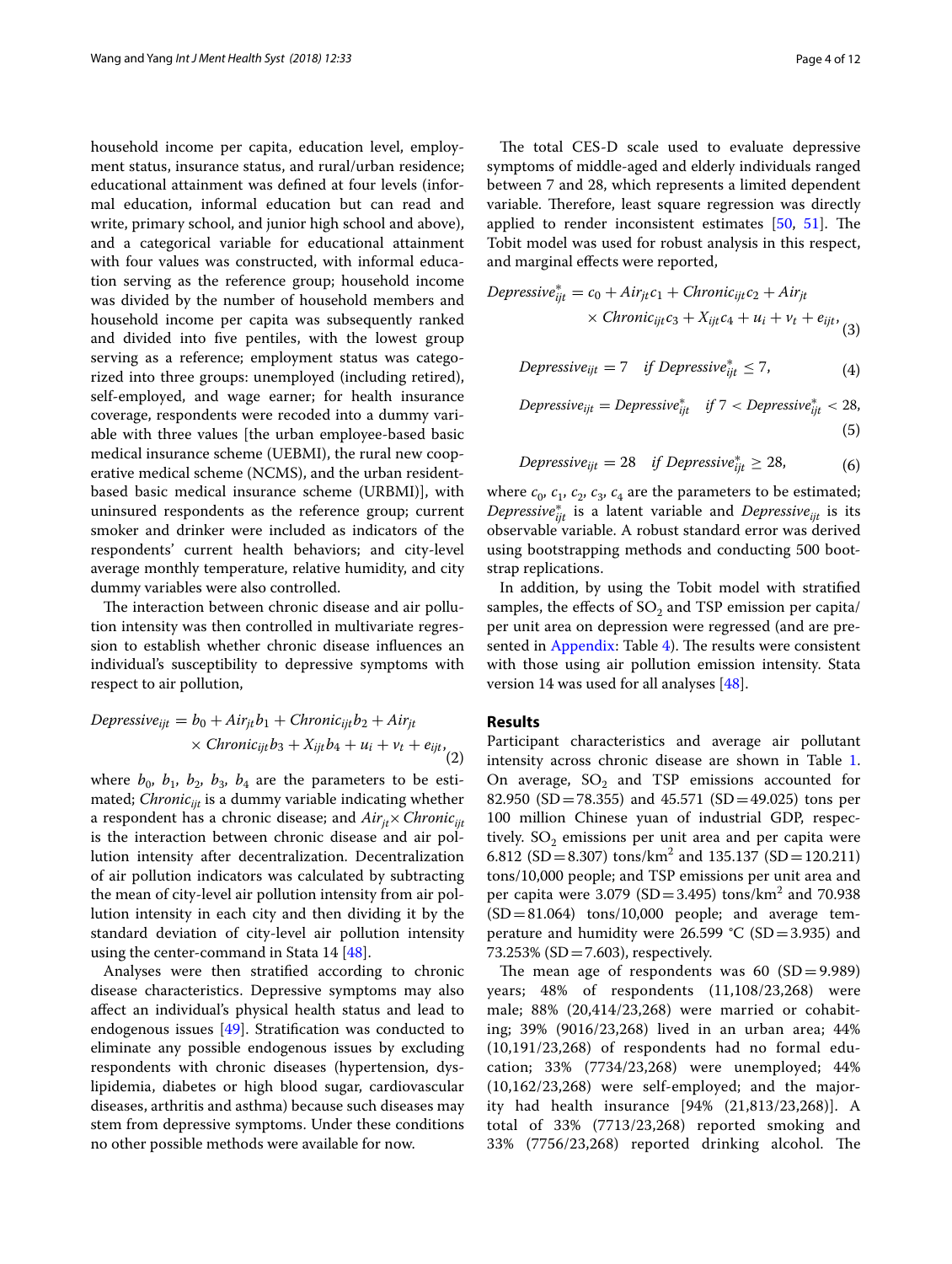## <span id="page-4-0"></span>**Table 1 Statistical description**

| Variable                                                             | All sample<br>$(N = 23,268)$ |           | Group with chronic<br>disease ( $N = 15,412$ ) |           | Group<br>without chronic<br>disease ( $N = 7856$ ) |           | Group with chronic<br>disease VS Group<br>without chronic disease |  |
|----------------------------------------------------------------------|------------------------------|-----------|------------------------------------------------|-----------|----------------------------------------------------|-----------|-------------------------------------------------------------------|--|
|                                                                      | Mean                         | Std. Dev. | Mean                                           | Std. Dev. | Mean                                               | Std. Dev. | P-value <sup>a</sup>                                              |  |
| Air pollution emission intensity (tons per 100 million Chinese yuan) |                              |           |                                                |           |                                                    |           |                                                                   |  |
| SO <sub>2</sub>                                                      | 82.950                       | 78.355    | 82.602                                         | 74.980    | 83.632                                             | 84.587    | < 0.001                                                           |  |
| <b>TSP</b>                                                           | 45.571                       | 49.025    | 46.510                                         | 50.816    | 43.729                                             | 45.253    | < 0.001                                                           |  |
| Air pollution emission per unit area (tons/km <sup>2</sup> )         |                              |           |                                                |           |                                                    |           |                                                                   |  |
| SO <sub>2</sub>                                                      | 6.812                        | 8.307     | 6.667                                          | 8.728     | 7.097                                              | 7.403     | < 0.001                                                           |  |
| <b>TSP</b>                                                           | 3.079                        | 3.495     | 2.998                                          | 3.576     | 3.236                                              | 3.326     | < 0.001                                                           |  |
| Air pollution emission per capita (tons/10,000 people)               |                              |           |                                                |           |                                                    |           |                                                                   |  |
| SO <sub>2</sub>                                                      | 135.137                      | 120.211   | 132.127                                        | 118.256   | 141.042                                            | 123.753   | < 0.001                                                           |  |
| <b>TSP</b>                                                           | 70.938                       | 81.064    | 70.173                                         | 80.964    | 72.440                                             | 81.243    | < 0.001                                                           |  |
| Climatic indexes                                                     |                              |           |                                                |           |                                                    |           |                                                                   |  |
| Average monthly temperature (0.1 °C)                                 | 265.990                      | 39.353    | 266.038                                        | 39.678    | 265.894                                            | 38.710    | < 0.001                                                           |  |
| Average monthly relative humidity (%)                                | 73.253                       | 7.603     | 73.077                                         | 7.634     | 73.599                                             | 7.529     | < 0.001                                                           |  |
| Depressive symptoms                                                  | 11.623                       | 4.664     | 12.176                                         | 4.858     | 10.538                                             | 4.043     | < 0.001                                                           |  |
| Age                                                                  | 60.101                       | 9.989     | 61.101                                         | 9.834     | 58.139                                             | 10.000    | < 0.001                                                           |  |
| Income (Chinese yuan/year)                                           | 8175                         | 14,912    | 7970                                           | 13,343    | 8576                                               | 17,583    | 0.011                                                             |  |
|                                                                      | n                            | %         | n                                              | $\%$      | n                                                  | %         | P-value <sup>b</sup>                                              |  |
| Male                                                                 | 11,108                       | 47.739    | 7165                                           | 46.490    | 3943                                               | 50.191    | 0.010                                                             |  |
| Unmarried                                                            | 2854                         | 12.266    | 1991                                           | 12.919    | 863                                                | 10.985    | 0.022                                                             |  |
| Living in urban area                                                 | 9016                         | 38.748    | 5947                                           | 38.587    | 3069                                               | 39.066    | 0.730                                                             |  |
| Education                                                            |                              |           |                                                |           |                                                    |           | < 0.001                                                           |  |
| No education                                                         | 5973                         | 25.670    | 4145                                           | 26.895    | 1828                                               | 23.269    |                                                                   |  |
| No education but can read/write                                      | 4218                         | 18.128    | 2946                                           | 19.115    | 1272                                               | 16.191    |                                                                   |  |
| Primary school                                                       | 5181                         | 22.267    | 3498                                           | 22.696    | 1683                                               | 21.423    |                                                                   |  |
| Junior high school and above                                         | 7896                         | 33.935    | 4823                                           | 31.294    | 3073                                               | 39.117    |                                                                   |  |
| Employment status                                                    |                              |           |                                                |           |                                                    |           | < 0.001                                                           |  |
| Unemployed                                                           | 7734                         | 33.239    | 5623                                           | 36.485    | 2111                                               | 26.871    |                                                                   |  |
| Self-employed                                                        | 10,162                       | 43.674    | 6710                                           | 43.537    | 3452                                               | 43.941    |                                                                   |  |
| Wage earner                                                          | 5372                         | 23.087    | 3079                                           | 19.978    | 2293                                               | 29.188    |                                                                   |  |
| Insurance                                                            |                              |           |                                                |           |                                                    |           | 0.037                                                             |  |
| Uninsured                                                            | 1455                         | 6.253     | 854                                            | 5.541     | 601                                                | 7.650     |                                                                   |  |
| <b>NCMS and URBMI</b>                                                | 18,635                       | 80.089    | 12,389                                         | 80.385    | 6246                                               | 79.506    |                                                                   |  |
| <b>UEBMI</b>                                                         | 3178                         | 13.658    | 2169                                           | 14.074    | 1009                                               | 12.844    |                                                                   |  |
| Health behavior                                                      |                              |           |                                                |           |                                                    |           |                                                                   |  |
| Current Smoker                                                       | 7713                         | 33.149    | 4757                                           | 30.866    | 2956                                               | 37.627    | < 0.001                                                           |  |
| Current Drinker                                                      | 7756                         | 33.333    | 4932                                           | 32.001    | 2824                                               | 35.947    | 0.005                                                             |  |

<sup>a</sup> Frequencies with percentages were presented for categorical variables. P-values were calculated by Chi square test between groups having chronic disease or not

<sup>b</sup> Means with standard deviations were presented for continuous variables, and P-values were calculated one-way ANOVA between groups having chronic disease or not

respondents earned an average of  $8175$  (SD = 14,912) Chinese yuan per year per capita. The average depressive symptoms score was  $11.623$  (SD=4.664). Compared to participants with chronic disease, those without chronic disease were more likely to report lower depressive symptoms  $[12.176 (SD = 4.858)$  versus 10.538  $(SD=4.043)$ ] but not more likely to be exposed to air pollution.

Models 1 and 3 from Table [2](#page-5-0) show the correlation between air pollution and depressive symptoms in China after adjusting for multiple covariates. Increasing levels of air pollution were found to be signifcantly associated with higher depressive symptoms: an increase in  $SO<sub>2</sub>$  and TSP emission intensities of 1% was associated with increasing depressive symptoms scores by 1.266  $(SE = 0.107, P < 0.001, 95\% \text{ CI } 1.057 - 1.475)$  and 1.318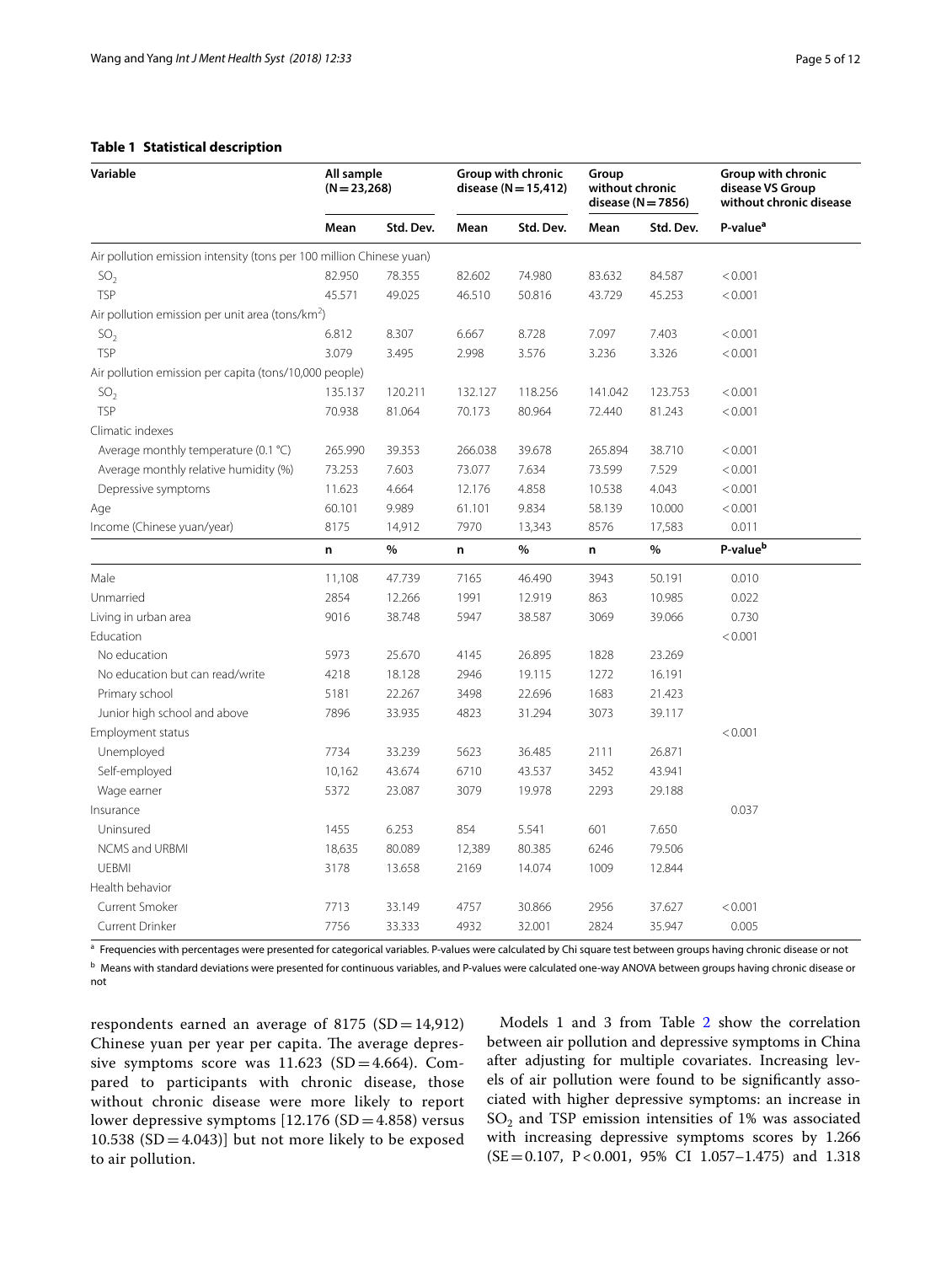| <b>Variables</b>                                | symptoms    |                          |             | Influence of SO <sub>2</sub> emission intensity on depressive Influence of TSP emission intensity<br>on depressive symptoms |             |           |             |           |
|-------------------------------------------------|-------------|--------------------------|-------------|-----------------------------------------------------------------------------------------------------------------------------|-------------|-----------|-------------|-----------|
|                                                 | Model 1     |                          | Model 2     |                                                                                                                             | Model 3     |           | Model 4     |           |
|                                                 | Coef.       | Std. Err.                | Coef.       | Std. Err.                                                                                                                   | Coef.       | Std. Err. | Coef.       | Std. Err. |
| Log of $SO2$ intensity                          | $1.266***$  | 0.107                    | $1.093***$  | 0.116                                                                                                                       |             |           |             |           |
| Log of TSP intensity                            |             |                          |             |                                                                                                                             | $1.318***$  | 0.082     | $1.115***$  | 0.092     |
| Chronic disease                                 | -           | $\equiv$                 | $1.384***$  | 0.068                                                                                                                       |             | -         | 1.388***    | 0.068     |
| Log of $SO2$ intensity $\times$ Chronic disease | $\equiv$    | $\equiv$                 | $0.217***$  | 0.084                                                                                                                       |             |           | $\equiv$    |           |
| Log of TSP intensity x Chronic disease          | $\equiv$    | $\overline{\phantom{0}}$ | $\equiv$    |                                                                                                                             | $\equiv$    | $\equiv$  | $0.281***$  | 0.071     |
| Log of average monthly temperature              | $0.189**$   | 0.085                    | $0.176***$  | 0.085                                                                                                                       | $0.201***$  | 0.087     | $0.191***$  | 0.087     |
| Log of average monthly relative humidity        | $-0.690**$  | 0.333                    | $-0.693**$  | 0.332                                                                                                                       | $-0.445$    | 0.335     | $-0.451$    | 0.333     |
| Age group                                       |             |                          |             |                                                                                                                             |             |           |             |           |
| $50 - 59$                                       | $0.248***$  | 0.090                    | 0.134       | 0.089                                                                                                                       | $0.263***$  | 0.090     | $0.148*$    | 0.089     |
| $60 - 69$                                       | 0.148       | 0.105                    | $-0.057$    | 0.104                                                                                                                       | $0.174*$    | 0.104     | $-0.031$    | 0.103     |
| More than 70                                    | $-0.396***$ | 0.131                    | $-0.606***$ | 0.130                                                                                                                       | $-0.368***$ | 0.131     | $-0.578***$ | 0.130     |
| Male                                            | $1.270***$  | 0.091                    | $1.269***$  | 0.090                                                                                                                       | $1.282***$  | 0.091     | $1.283***$  | 0.090     |
| Unmarried                                       | $0.680***$  | 0.121                    | $0.701***$  | 0.119                                                                                                                       | $0.682***$  | 0.121     | $0.701***$  | 0.119     |
| Living in urban area                            | $-0.400***$ | 0.104                    | $-0.398***$ | 0.103                                                                                                                       | $-0.395***$ | 0.104     | $-0.387***$ | 0.103     |
| Education                                       |             |                          |             |                                                                                                                             |             |           |             |           |
| No education but can read/write                 | $0.414***$  | 0.118                    | $0.373***$  | 0.116                                                                                                                       | $0.416***$  | 0.118     | $0.376***$  | 0.116     |
| Primary school                                  | $-0.043$    | 0.112                    | $-0.081$    | 0.110                                                                                                                       | $-0.039$    | 0.112     | $-0.077$    | 0.110     |
| Junior high school and above                    | $-0.470***$ | 0.114                    | $-0.454***$ | 0.112                                                                                                                       | $-0.461***$ | 0.114     | $-0.448***$ | 0.112     |
| Employment status                               |             |                          |             |                                                                                                                             |             |           |             |           |
| Self-employed                                   | $-0.165*$   | 0.089                    | $-0.109$    | 0.088                                                                                                                       | $-0.152*$   | 0.088     | $-0.096$    | 0.088     |
| Wage earner                                     | $-0.351***$ | 0.090                    | $-0.262***$ | 0.089                                                                                                                       | $-0.354***$ | 0.090     | $-0.265***$ | 0.089     |
| Insurance                                       |             |                          |             |                                                                                                                             |             |           |             |           |
| NCMS and URBMI                                  | $-0.061$    | 0.130                    | $-0.123$    | 0.129                                                                                                                       | $-0.052$    | 0.129     | $-0.113$    | 0.128     |
| <b>UEMBI</b>                                    | $-0.432***$ | 0.152                    | $-0.520***$ | 0.151                                                                                                                       | $-0.418***$ | 0.151     | $-0.503***$ | 0.150     |
| Income group                                    |             |                          |             |                                                                                                                             |             |           |             |           |
| 21-40th percentile                              | $0.328***$  | 0.100                    | $0.335***$  | 0.099                                                                                                                       | $0.340***$  | 0.100     | $0.349***$  | 0.099     |
| 41-60th percentile                              | 0.078       | 0.096                    | 0.068       | 0.095                                                                                                                       | 0.091       | 0.096     | 0.082       | 0.095     |
| 61-80th percentile                              | $-0.073$    | 0.096                    | $-0.068$    | 0.095                                                                                                                       | $-0.063$    | 0.096     | $-0.056$    | 0.095     |
| 81-100th percentile                             | $-0.289***$ | 0.101                    | $-0.296***$ | 0.100                                                                                                                       | $-0.288***$ | 0.101     | $-0.295***$ | 0.100     |
| Health behavior                                 |             |                          |             |                                                                                                                             |             |           |             |           |
| Current drinker                                 | 0.040       | 0.072                    | 0.108       | 0.072                                                                                                                       | 0.0459      | 0.072     | 0.114       | 0.072     |
| Current smoker                                  | $-0.196**$  | 0.081                    | $-0.156*$   | 0.080                                                                                                                       | $-0.186**$  | 0.081     | $-0.144*$   | 0.080     |
| Constant                                        | 7.165***    | 1.548                    | 7.025***    | 1.562                                                                                                                       | 7.219***    | 1.538     | 7.079***    | 1.544     |
| City dummy variables                            | <b>YES</b>  |                          | <b>YES</b>  |                                                                                                                             | YES         |           | <b>YES</b>  |           |
| Adjusted $R^2$                                  | 0.139       |                          | 0.165       |                                                                                                                             | 0.139       |           | 0.165       |           |
| Wald Chi square                                 | 2126***     |                          | 2596***     |                                                                                                                             | 2228***     |           | 2707***     |           |

<span id="page-5-0"></span>**Table 2 Association of air pollution intensity and depressive symptoms and the role of chronic disease (N=23,268)**

Models 1–4 are estimated using the xi:xtreg-command in Stata 14. Decentralization was calculated using the center-command

 $* P < 0.10$ ; \*\* P < 0.05; \*\*\* P < 0.01

(SE=0.082, P<0.001, 95% CI 1.157–1.480), respectively. Models 2 and 4 from Table [2](#page-5-0) present the interaction between air pollution and chronic disease and their efect on depressive symptoms. After controlling for the interaction of air pollution and chronic disease, a positive correlation between air pollution and depressive symptoms was observed, as expected. An 1% increase in the intensities of  $SO_2$  and TSP emissions was associated with  $1.237$  (1.093 (SE = 0.116, P < 0.001, 95% CI  $0.866 - 1.320$ ) + 0.217 (SE = 0.084, P = 0.009, 95% CI  $(0.053-0.380) \times 15,412/23,268 = 1.093 + 0.217 \times 66\%)$ and 1.301 (1.115 (SE=0.092, P<0.001, 95% CI 0.934- $1.296$  + 0.281 (SE = 0.071, P < 0.001, 95% CI 0.143–  $(0.420) \times 66\%)$  higher depressive symptoms scores,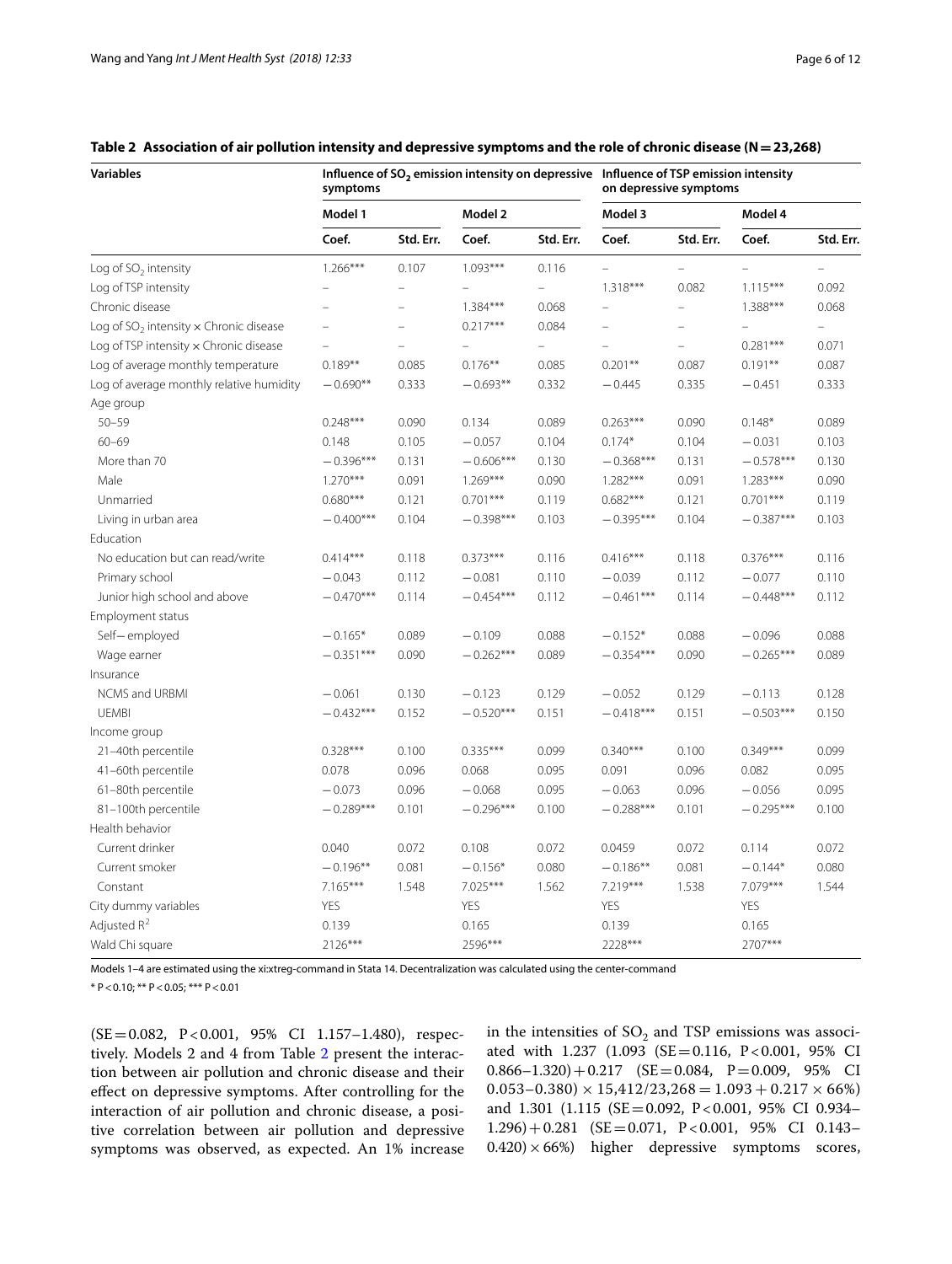respectively. In addition, due to an 1% increase in the intensities of  $SO<sub>2</sub>$  and TSP emissions, the depressive symptoms scores for respondents with chronic disease increased by 1.903  $(1.384 \text{ (SE} = 0.068, \text{ P} < 0.001, 95\%)$ CI  $1.250-1.518$ ) + 0.217 (SE = 0.084, P = 0.009, 95% CI  $(0.053-0.380) \times \log(82.950)$  and 1.854 (1.388 (SE = 0.068,  $P < 0.001$ , 95% CI  $1.254 - 1.522$  + 0.281 (SE = 0.071, P<0.001, 95% CI 0.143–0.420)  $\times$  log(45.571)), respectively. Given the same intensities of  $SO<sub>2</sub>$  and TSP emissions, respondents with chronic disease had higher scores for depressive symptoms by 0.217 ( $SE = 0.084$ ,  $P = 0.009$ , 95% CI 0.053-0.380) and 0.281 (SE=0.071, P<0.001, 95% CI 0.143–0.420) than those without chronic disease.

Models 1–4 from Table [3](#page-7-0) show the results stratifed using chronic disease characteristics; models 5–8 show results using the Tobit model; models 9–12 show the results stratifed using chronic disease characteristics and the Tobit model. Robust analysis shows that the results obtained were consistent with those using the random efects model. According to models 10 and 12 from Table [3](#page-7-0), for individuals with cancer or malignant tumor, chronic lung diseases, liver diseases, kidney disease, and stomach diseases, when the  $SO_2$  and TSP emission intensities increased by 1% individuals showed an increase in depressive symptom scores of 0.844 (0.788 (SE=0.128, P<0.001, 95% CI 0.537–  $1.039$  + 0.221 (SE = 0.091, P = 0.015, 95% CI 0.044–  $(0.399) \times 2669/10,508 = (0.788 + 0.221 \times 25%)$  and 0.818  $(0.765$  (SE = 0.118, P < 0.001, 95% CI 0.534-0.997) + 0.208  $(SE = 0.107, P = 0.051, 95\% \text{ CI } 0-0.417 \times 25\%$ , respectively. In addition, due to an 1% increase in the intensities of  $SO<sub>2</sub>$  and TSP emissions, respondents with these chronic diseases scored higher for depressive symptoms by 1.292  $(0.869 \text{ (SE} = 0.102, \text{ P} < 0.001, \text{ 95\%} \text{ CI})$  $0.668 - 1.069$  + 0.221 (SE = 0.091, P = 0.015, 95% CI 0.044–0.399)  $\times$  log (82.000)) and 1.208 (0.866 (SE = 0.114,  $P < 0.001$ , 95% CI  $0.643 - 1.090$  + 0.208 (SE = 0.107, P=0.051, 95% CI 0-0.417)  $\times$  log(43.885)), respectively. Given the same intensities of  $SO_2$  and TSP emissions, individuals with chronic disease had higher scores for depressive symptoms by  $0.221$  (SE = 0.091, P = 0.015, 95%) CI 0.044–0.399) and 0.208 (SE = 0.107, P = 0.051, 95% CI 0–0.417) than those without chronic disease. However, the impacts of air pollution were reduced after eliminating the endogenous variable, which supports the hypothesis that depressive symptoms infuence physical health.

#### **Discussion**

To the best of the authors' knowledge, this is the frst published article to elucidate the role of chronic disease in an association between air pollution and depressive symptoms within the Chinese population, who prefer

to acknowledge poor mental conditions instead of mental illness. Using nationally representative data for the general Chinese middle- and old-aged population, this study found that exposure to air pollution was related to depression and that if an individual had a chronic disease, they were more vulnerable to the depressive symptoms effects of air pollution. These findings provide a comprehensive understanding of the extent that air pollution afects depression, which could provide valuable insights for the design of policies and promotional programs to enhance the quality of mental health and curb the negative efects of air pollution in China.

The results of a positive association between air pollution and depression are consistent with those of previous Chinese studies and results from Japan, Korea, Canada, and the Netherlands [\[8](#page-10-6), [13](#page-10-10)[–17\]](#page-10-13), but are contradictory to results from Norway and Boston  $[27, 52]$  $[27, 52]$ . This discrepancy could possibly be related to the intensity of air pollution [[52](#page-11-9), [53](#page-11-10)]. For example, air pollution in China occurs at some of the highest levels in the world: in Yale University's 2016 Environmental Performance Index, China is ranked 109 out of 180 countries [[54](#page-11-11)]. Therefore, insignificant results from countries with low pollution levels merely indicate that a minor amount of air pollution is not harmful with respect to depression, whereas levels are high in China, are causing health issues, and are continuing to rise.

This study also identifies susceptible subgroups and extends research on the subject of adverse mental health efects relating to air pollution by testing the assumption that individuals with chronic disease were more vulnerable to depressive symptoms efects relating to air pollution. It is of note that our study found that individuals with cardiovascular disease were more likely to report depressive symptoms related to air pollution compared to those without chronic disease, even when results were adjusted for other factors. While no studies have investigated the role of air pollution and depression relating to chronic disease, the relationship determined here is consistent with results of studies showing a relationship between (1) exposure to ambient air pollution and an increase in chronic mortality and morbidity [\[55–](#page-11-12)[65\]](#page-11-13); (2) chronic disease and depressive symptoms [[66\]](#page-11-14).

Considering the large variation in optimal thresholds for identifying depressive symptoms in self-reported responses, this study adopted a continuous variable to measure depressive symptoms, instead of using a cut-off point to dichotomously distinguish depressive symptoms [\[67](#page-11-15)]. In doing so, caution is also warranted when attaching pathological labels to self-reported symptoms [\[68](#page-11-16)]. A dimensional scale with higher scores indicating more symptoms provides enhanced clarifcation of depressive symptoms [[69](#page-11-17)], particularly for individuals with a Chinese cultural background where depressive symptoms are highly stigmatized [[55](#page-11-12), [70\]](#page-11-18).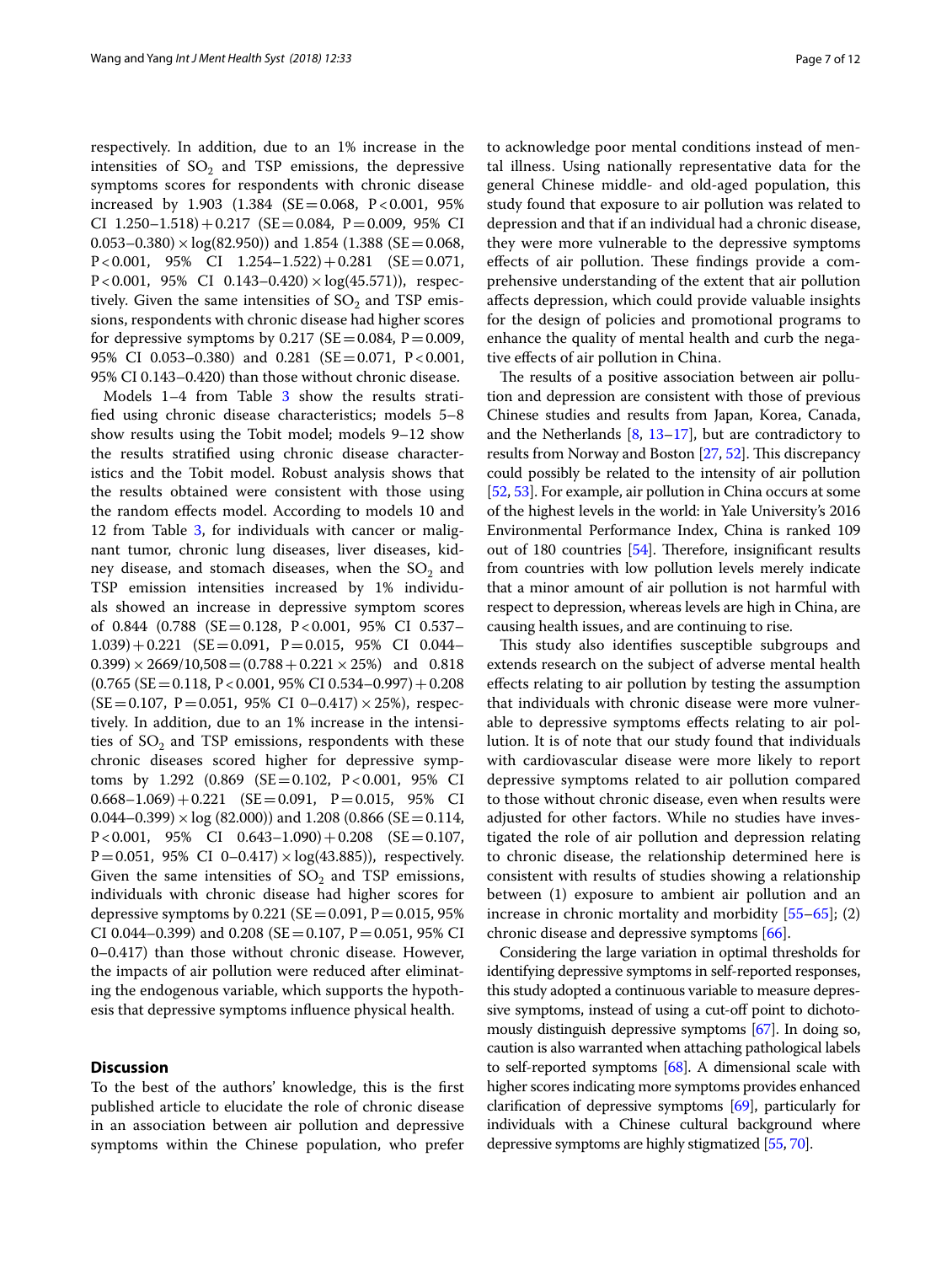| Variables                                                                                                                                                                                |                         | Influence of SO <sub>2</sub> emission intensity on depressive symptoms | Influence of TSP emission intensity on depressive<br>symptoms |            |                         |            |                         |            |
|------------------------------------------------------------------------------------------------------------------------------------------------------------------------------------------|-------------------------|------------------------------------------------------------------------|---------------------------------------------------------------|------------|-------------------------|------------|-------------------------|------------|
|                                                                                                                                                                                          | Model 1                 |                                                                        | Model 2                                                       |            | Model 3                 |            | Model 4                 |            |
|                                                                                                                                                                                          | Coef.                   | Std. Err.                                                              | Coef.                                                         | Std. Err.  | Coef.                   | Std. Err.  | Coef.                   | Std. Err.  |
| Association of air pollution intensity and depressive symptoms and the role of chronic disease among respondents without mental-related chronic disease<br>$(N = 10,508)$                |                         |                                                                        |                                                               |            |                         |            |                         |            |
| Log of SO <sub>2</sub> intensity                                                                                                                                                         | $0.952***$              | 0.141                                                                  | $0.901***$                                                    | 0.145      |                         |            |                         |            |
| Log of TSP intensity                                                                                                                                                                     |                         |                                                                        |                                                               |            | $0.929***$              | 0.115      | $0.875***$              | 0.118      |
| Chronic disease                                                                                                                                                                          |                         |                                                                        | $0.993***$                                                    | 0.113      |                         |            | $0.991***$              | 0.113      |
| Log of $SO2$ inten-<br>sity $\times$ chronic disease                                                                                                                                     |                         |                                                                        | $0.256*$                                                      | 0.138      |                         |            |                         |            |
| Log of TSP inten-<br>$sity \times$ chronic disease                                                                                                                                       |                         |                                                                        |                                                               |            |                         |            | $0.240**$               | 0.118      |
| Adjusted R <sup>2</sup>                                                                                                                                                                  | 0.123                   |                                                                        | 0.139                                                         |            | 0.123                   |            | 0.140                   |            |
| Wald Chi square                                                                                                                                                                          | 862***                  |                                                                        | $961***$                                                      |            | 876***                  |            | 974***                  |            |
|                                                                                                                                                                                          | Model 5                 |                                                                        | Model 6                                                       |            | Model 7                 |            | Model 8                 |            |
|                                                                                                                                                                                          | <b>Marginal effects</b> | Boot. Std.                                                             | <b>Marginal effects</b>                                       | Boot. Std. | <b>Marginal effects</b> | Boot. Std. | <b>Marginal effects</b> | Boot. Std. |
| Association of air pollution intensity and depressive symptoms and the role of chronic disease: Tobit model ( $N = 23,268$ )                                                             |                         |                                                                        |                                                               |            |                         |            |                         |            |
| Log of SO <sub>2</sub> intensity                                                                                                                                                         | $1.122***$              | 0.101                                                                  | $0.969***$                                                    | 0.090      |                         |            |                         |            |
| Log of TSP intensity                                                                                                                                                                     |                         |                                                                        |                                                               |            | $1.169***$              | 0.071      | $0.989***$              | 0.068      |
| Chronic disease                                                                                                                                                                          |                         |                                                                        | $1.227***$                                                    | 0.056      |                         |            | $1.230***$              | 0.065      |
| Log of SO <sub>2</sub> inten-<br>sity $\times$ chronic disease                                                                                                                           |                         |                                                                        | $0.191***$                                                    | 0.063      |                         |            |                         |            |
| Log of TSP inten-<br>$sity \times$ chronic disease                                                                                                                                       |                         |                                                                        |                                                               | ÷          |                         | L          | $0.248***$              | 0.061      |
| Sigma(u)                                                                                                                                                                                 | 2.484***                | 0.054                                                                  | $2.406***$                                                    | 0.038      | 2.491***                | 0.042      | $2.414***$              | 0.040      |
| Sigma(e)                                                                                                                                                                                 | $3.663***$              | 0.029                                                                  | $3.661***$                                                    | 0.024      | $3.653***$              | 0.037      | 3.650***                | 0.030      |
| Log likelihood                                                                                                                                                                           | $-67,019$               |                                                                        | $-66,835$                                                     |            | $-66,985$               |            | $-66,798$               |            |
|                                                                                                                                                                                          | Model 9                 |                                                                        | Model 10                                                      |            | Model 11                |            | Model 12                |            |
|                                                                                                                                                                                          | <b>Marginal effects</b> | Boot. Std.                                                             | <b>Marginal effects</b>                                       | Boot. Std. | <b>Marginal effects</b> | Boot. Std. | <b>Marginal effects</b> | Boot. Std. |
| Association of air pollution intensity and depressive symptoms and the role of chronic disease among respondents without mental-related chronic disease:<br>Tobit model ( $N = 10,508$ ) |                         |                                                                        |                                                               |            |                         |            |                         |            |
| Log of $SO2$ intensity                                                                                                                                                                   | $0.832***$              | 0.122                                                                  | $0.788***$                                                    | 0.128      |                         |            |                         |            |
| Log of TSP intensity                                                                                                                                                                     |                         |                                                                        |                                                               |            | $0.812***$              | 0.102      | $0.765***$              | 0.118      |
| Chronic disease                                                                                                                                                                          |                         |                                                                        | $0.869***$                                                    | 0.102      |                         |            | $0.866***$              | 0.114      |
| Log of SO <sub>2</sub> inten-<br>$sity \times$ chronic disease                                                                                                                           |                         |                                                                        | $0.221***$                                                    | 0.091      |                         |            |                         |            |
| Log of TSP inten-<br>sity x chronic disease                                                                                                                                              |                         |                                                                        |                                                               |            |                         |            | $0.208**$               | 0.107      |
| Sigma(u)                                                                                                                                                                                 | $2.098***$              | 0.068                                                                  | 2.052***                                                      | 0.064      | $2.103***$              | 0.071      | $2.056***$              | 0.070      |

## <span id="page-7-0"></span>**Table 3 Association of air pollution intensity and depressive symptoms and the role of chronic disease: Robustness test**

Models 1-4 are estimated using the xixtreg-command in Stata 14, models 5-12 are estimated using the xixttobit-command. Decentralization was calculated using the center-command, and Marginal efects was calculated using the margins-command

Sigma(e) 3.440\*\*\* 0.042 3.441\*\*\* 0.050 3.434\*\*\* 0.038 3.435\*\*\* 0.048

Log likelihood −29,353 −29,307 −29,344 −29,297

Control variables included individual's demographic, socioeconomic status, health behaviors and city-level climate variables in living areas. City dummy variables were also controlled

\* P < 0.10; \*\* P < 0.05; \*\*\* P < 0.01

Nevertheless, the limitations of this study should be considered before discussing potential policy implications. The previous studies proved that other contaminants such as  $PM_{10}$  or  $PM_{2.5}$  may also be related to mental health effects [[52](#page-11-9)]. However, use of these air pollution compounds was restricted in our analysis due to data constraints. A further limitation relating to data constraints is that only annual air pollution intensity data were available for use, which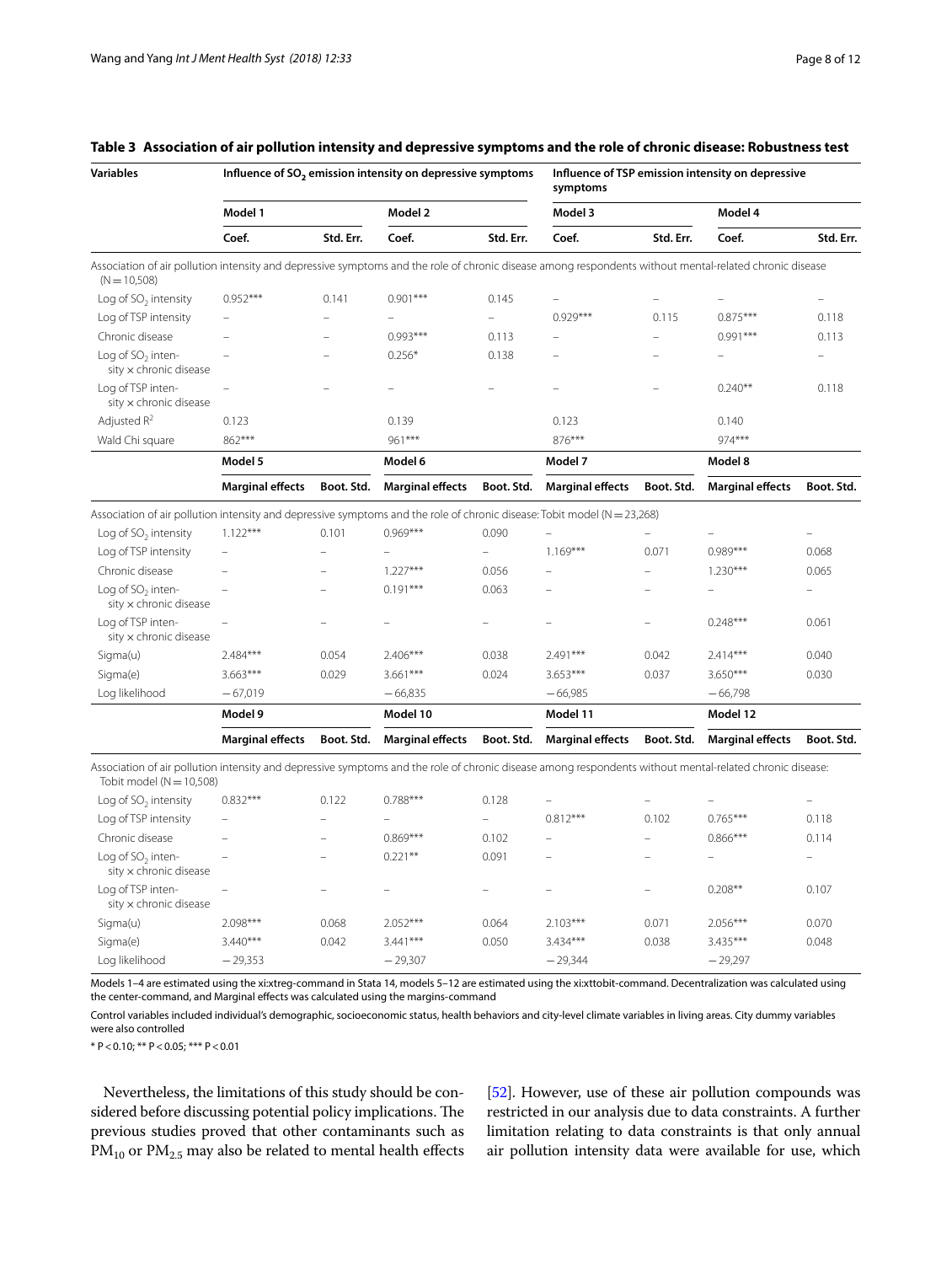cannot be fully correlated with weekly depression symptoms. Although such data and associated results are useful in that depressive symptoms may result from accumulated exposure to air pollution [[53](#page-11-10)], it is not possible to untangle short-term efects from long-term efects in this study. However, although caution should be taken when explaining the results, it is clear that high levels of  $SO<sub>2</sub>$  and TSP within lead to depression.

An underlying endogeneity problem may exist if depressive symptoms also afect an individual's chronic disease status, which would lead to a simultaneity issue [[49,](#page-11-6) [71](#page-11-19), [72](#page-11-20)]. For example, a depressed patient could become trapped in a negative cycle in which mental symptoms are exacerbated by the synergistic efect of stress and cardiovascular risk factors, or where a patient is vulnerable to acute cardiovascular events due to the synergistic efect of mental stress and an underlying atherothrombotic disorder [\[72](#page-11-20)]. It is considered that depressive symptoms can have an infuence on the occurrence of hypertension, dyslipidemia, diabetes or high blood sugar, cardiovascular diseases, arthritis and asthma [[71–](#page-11-19)[83\]](#page-11-21). However, our individual level data relied on retrospective self-evaluation, which is potentially endogenous due to measurement errors. Although quasiexperimental or instrument variables could have corrected the bias [[84\]](#page-11-22) these corrections are now unavailable because of data limitations. The analyses presented here focused on a subsample of the population that excluded respondents sufering from chronic diseases stemming from depressive symptoms. To be specifc, respondents with hypertension, dyslipidemia, diabetes or high blood sugar, cardiovascular diseases, arthritis and asthma were not included in subsample analysis [[71](#page-11-19)[–83](#page-11-21)]. As expected, our results show that compared to those without chronic disease, individuals with chronic disease not directly related to mental health were more likely to sufer from depression. Therefore, even when chronic disease is not considered to be a direct cause of depression in China, chronic disease infuences an individual's susceptibility to air pollution triggering depressive symptoms.

Given the above limitations, it is considered the results of this study can be used when establishing air pollution policies and policies related to both individual and public health concerns. In this respect, the adverse effects of air pollution on mental health should frstly be considered when establishing air pollution guidelines. If the unfavorable impacts of air pollution on mental health are overlooked, the national emission standard levels may be higher than optimal, which could result in excessive amounts of air pollutants being emitted. In addition, our fndings provide a justifcation for establishing mental health interventions that target air pollution exposure. Public health policies should provide vulnerable people with information to help

them cope with the adverse efects of air pollution. Furthermore, respondents with chronic disease found that depressive symptoms were particularly susceptible to fuctuations in air quality. Although all individuals are potentially exposed to ambient pollution, the evidence suggests that being of sound physical health cushions the depressive symptom efects of air pollution exposure. As such, basing policies on efects observed in the general population may be insufficient to protect vulnerable subgroups. The Chinese government needs to enhance and focus prevention strategies for those with chronic disease. For example, the Air Quality Health Index could provide diferent public advice for those with an elevated risk due to chronic disease when providing a summary of the air quality and advice to prevent adverse health effects [[85](#page-11-23)].

## **Conclusion**

This study evaluated the association between air pollution and depressive symptoms and was based on nationally representative data relating to the Chinese middle- and old-aged population. The role of chronic disease with respect to air pollution and depressive symptoms was also estimated. Air pollution was found to be an important determinant of depressive symptoms, particularly for those with chronic disease. When an individual had a chronic disease, they were more vulnerable to the depressive symptoms efects of air pollution than those without chronic disease. Therefore, the adverse health effects of air pollution should be taken into consideration while establishing environmental and public health policies.

#### **Abbreviations**

ANOVA: Analysis of Variance; CES-D: Center for Epidemiologic Studies Depression; CHARLS: China Health and Retirement Longitudinal Study; GDP: gross domestic product; NCMS: the rural new cooperative medical scheme; NO<sub>2</sub>: nitrogen dioxide; PM<sub>10</sub>: particle size smaller than 10  $\mu$ m; PM<sub>25</sub>: particle size smaller than 2.5  $\mu$ m; SO<sub>2</sub>: sulfur dioxide; TSP: total suspended particulates (particle size smaller than100 μm); UEBMI: the urban employee-based basic medical insurance scheme; URBMI: the urban resident-based basic medical insurance scheme; WHO: World Health Organization.

#### **Authors' contributions**

QW, ZY conceived the paper. QW wrote the paper, ZY analyzed and interpreted the data. Both authors read and approved the fnal manuscript.

#### **Author details**

<sup>1</sup> School of Business, Dalian University of Technology, Panjin 124221, Liaoning, China. 2 Donlinks School of Economics and Management, University of Science and Technology Beijing, Beijing 100083, China.

#### **Acknowledgements**

We would like to acknowledge the China Health and Retirement Longitudinal Study team for providing data and the training of using the dataset.

#### **Competing interests**

The authors declare that they have no competing interests.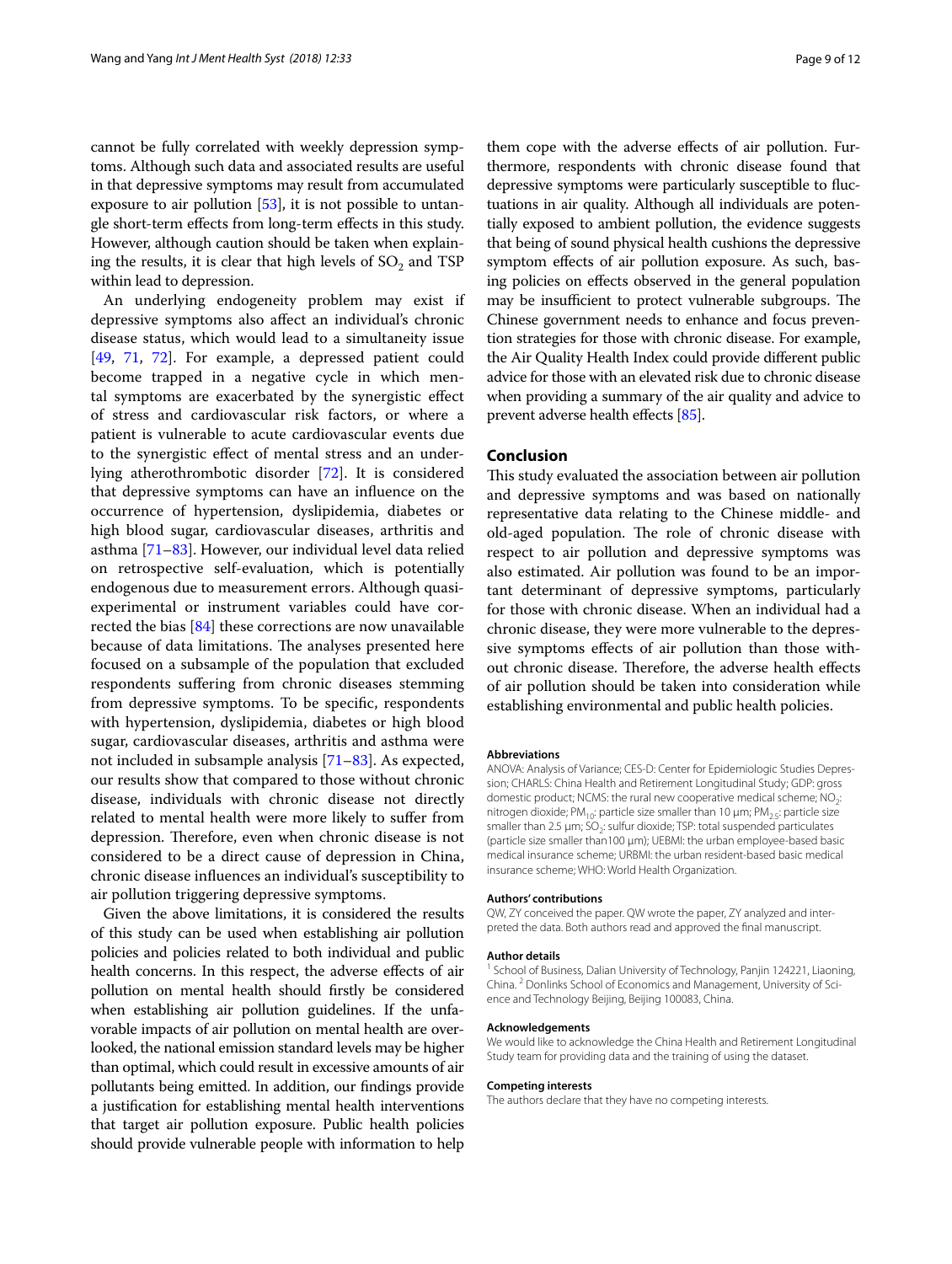### **Consent for publication**

All of the authors have read and approved the paper and it has not been published previously nor is it being considered by any other peer-reviewed journal.

#### **Ethics approval and consent to participate**

The study was approved by the Institutional Review Board of Peking University with ethical approval NO. (IRB00001052-11014).

#### **Funding**

This paper was supported by the National Natural Science Foundation of China (Nos. 71503059; 71673022; 71420107023); the Fundamental Research Funds for the Central Universities [Nos. FRF-TP-16-050A1; FRF-BR-17-005B; DUT17RC(4)24]; Dalian Social Science Foundation (No. 2016dlskyb004); Beijing Social Science Foundation (No. 17LJB004).

## <span id="page-9-0"></span>**Appendix**

See Table [4.](#page-9-1)

## <span id="page-9-1"></span>**Table 4 Association of air pollution emission per capita/per unit area and depressive symptoms and the role of chronic disease: Robustness test**

| Variables                                                                                                                                                                                                                         | symptoms   | Influence of SO <sub>2</sub> emission intensity on depressive | Influence of TSP emission intensity on depressive<br>symptoms |       |                          |         |                                                                                                                 |       |
|-----------------------------------------------------------------------------------------------------------------------------------------------------------------------------------------------------------------------------------|------------|---------------------------------------------------------------|---------------------------------------------------------------|-------|--------------------------|---------|-----------------------------------------------------------------------------------------------------------------|-------|
|                                                                                                                                                                                                                                   | Model 1    |                                                               | Model 2                                                       |       | Model 3                  |         | Model 4                                                                                                         |       |
|                                                                                                                                                                                                                                   |            |                                                               |                                                               |       |                          |         | Marginal effects Boot. Std. Marginal effects Boot. Std. Marginal effects Boot. Std. Marginal effects Boot. Std. |       |
| Association of air pollution emission per unit area (tons per square kilometer) and depressive symptoms and the role of chronic disease among<br>respondents without mental-related chronic disease: Tobit model ( $N = 10,508$ ) |            |                                                               |                                                               |       |                          |         |                                                                                                                 |       |
| Log of SO <sub>2</sub> emission<br>per unit area                                                                                                                                                                                  | 0.191      | 0.163                                                         | 0.156                                                         | 0.153 |                          |         |                                                                                                                 |       |
| Log of TSP emission<br>per unit area                                                                                                                                                                                              |            |                                                               |                                                               |       | $0.490***$               | 0.132   | $0.419***$                                                                                                      | 0.161 |
| Chronic disease                                                                                                                                                                                                                   |            |                                                               | $0.856***$                                                    | 0.107 | $\overline{\phantom{m}}$ |         | $0.861***$                                                                                                      | 0.094 |
| Log of SO <sub>2</sub> emis-<br>sion per unit<br>area x chronic<br>disease                                                                                                                                                        |            |                                                               | $0.161*$                                                      | 0.093 |                          |         |                                                                                                                 |       |
| Log of TSP emis-<br>sion per unit<br>area $\times$ chronic<br>disease                                                                                                                                                             |            |                                                               |                                                               |       |                          |         | $0.284**$                                                                                                       | 0.124 |
| Sigma(u)                                                                                                                                                                                                                          | 2.088***   | 0.063                                                         | $2.040***$                                                    | 0.079 | $2.092***$               | 0.057   | $2.043***$                                                                                                      | 0.072 |
| Sigma(e)                                                                                                                                                                                                                          | $3.453***$ | 0.042                                                         | $3.456***$                                                    | 0.040 | $3.449***$               | 0.037   | $3.451***$                                                                                                      | 0.040 |
| Log likelihood                                                                                                                                                                                                                    | $-29,375$  |                                                               | $-29,329$                                                     |       | $-29,368$                |         | $-29,320$                                                                                                       |       |
|                                                                                                                                                                                                                                   | Model 5    |                                                               | Model 6                                                       |       |                          | Model 7 |                                                                                                                 |       |
|                                                                                                                                                                                                                                   |            |                                                               |                                                               |       |                          |         | Marginal effects Boot. Std. Marginal effects Boot. Std. Marginal effects Boot. Std. Marginal effects Boot. Std. |       |

Association of air pollution emission per capita (tons per 10 thousand people) and depressive symptoms and the role of chronic disease among respondents without mental-related chronic disease: Tobit model (N=10,508)

| Log of $SO2$ emission<br>per capita                      | $0.359***$               | 0.122 | $0.332**$  | 0.137 | -          |       |            |       |
|----------------------------------------------------------|--------------------------|-------|------------|-------|------------|-------|------------|-------|
| Log of TSP emission<br>per capita                        | $\overline{\phantom{m}}$ |       |            |       | $0.615***$ | 0.121 | $0.564***$ | 0.122 |
| Chronic disease                                          |                          |       | $0.860***$ | 0.114 | -          |       | $0.865***$ | 0.088 |
| Log of $SO2$ emission<br>per capita x chronic<br>disease | $\qquad \qquad =$        |       | 0.145      | 0.105 | -          |       |            |       |
| Log of TSP emission<br>per capita x chronic<br>disease   | $\overline{\phantom{0}}$ |       |            |       |            |       | $0.211*$   | 0.118 |
| Sigma(u)                                                 | 2.089***                 | 0.072 | $2.041***$ | 0.057 | $2.093***$ | 0.081 | $2.046***$ | 0.076 |
| Sigma(e)                                                 | 3.452***                 | 0.041 | $3.455***$ | 0.034 | $3.447***$ | 0.048 | $3.449***$ | 0.037 |
| Log likelihood                                           | $-29,374$                |       | $-29,329$  |       | $-29,365$  |       | $-29,319$  |       |
|                                                          |                          |       |            |       |            |       |            |       |

Models 1–8 are estimated using the xi:xttobit-command in Stata 14. Decentralization was calculated using the center-command, and Marginal efects was calculated using the margins-command

Control variables included individual's demographic, socioeconomic status, health behaviors and city-level climate variables in living areas. City dummy variables were also controlled

 $* P < 0.10$ ; \*\* P < 0.05; \*\*\* P < 0.01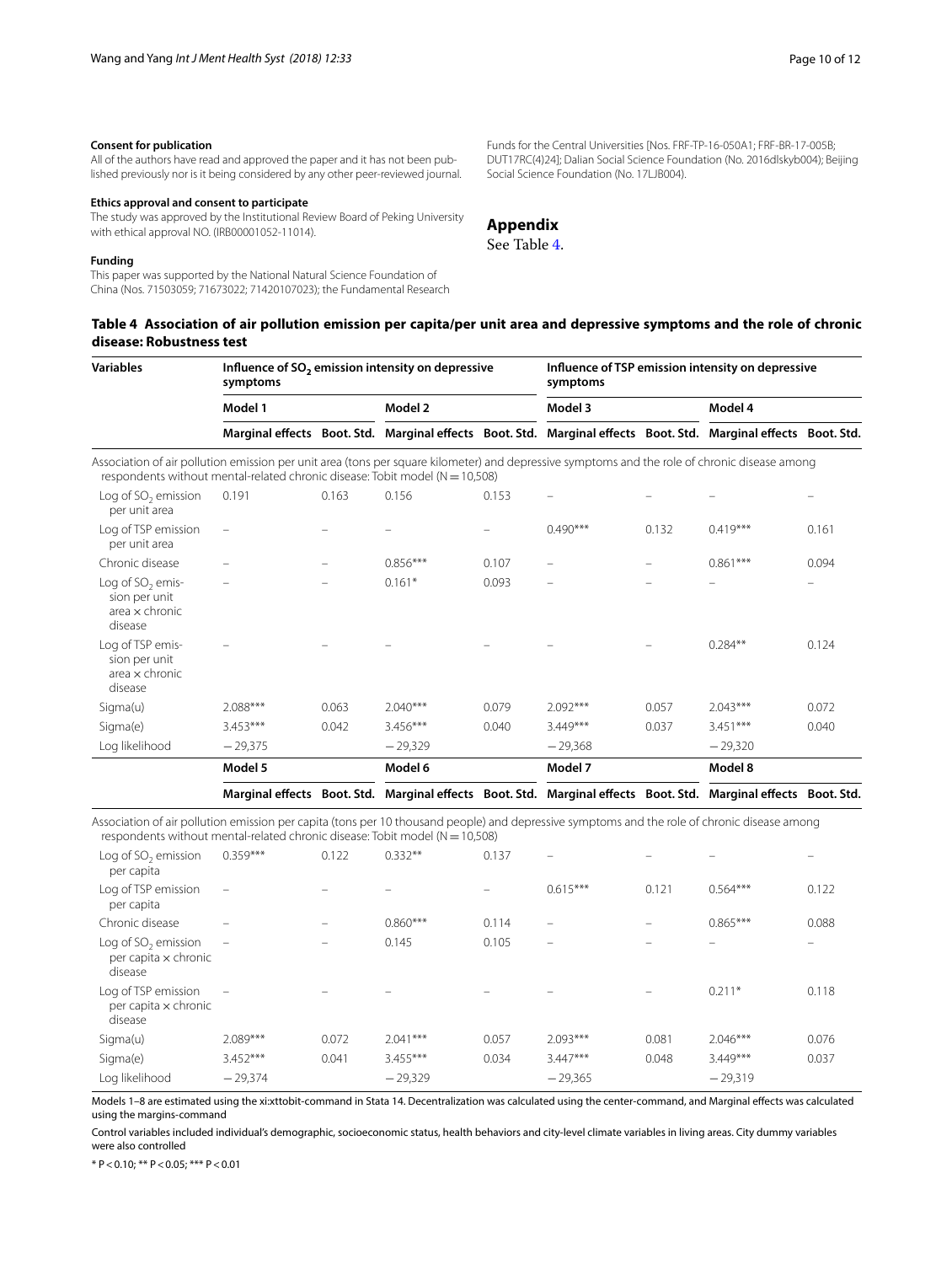## **Publisher's Note**

Springer Nature remains neutral with regard to jurisdictional claims in published maps and institutional afliations.

Received: 20 December 2017 Accepted: 11 June 2018

#### **References**

- <span id="page-10-0"></span>Shi M, Ma G, Shi Y. How much real cost has China paid for its economic growth? Sustain Sci. 2011;6(2):135–49.
- 2. Foster KW. The River Runs Black: the environmental challenge to China's future. By Economy Elizabeth C. Ithaca, NY: Cornell University Press, 2004. p. 337 \$29.95 (Cloth). J East Asian Stud. 2005;5(3):512–23.
- <span id="page-10-1"></span>3. Li X, Song J, Lin T, Dixon J, Zhang G, Ye H. Urbanization and health in China, thinking at the national, local and individual levels. Environ Health. 2016;15(Suppl 1):23.
- <span id="page-10-2"></span>4. Zhang XX, Shi PJ, Liu LY, Tang Y, Cao HW, Zhang XN, Hu X, Guo LL, Lue YL, Qu ZQ, Jia ZJ, Yang YY. Ambient TSP concentration and dustfall in major cities of China: spatial distribution and temporal variability. Atmos Environ. 2010;44(13):1641–8.
- <span id="page-10-3"></span>5. Baldasano JM, Valera E, Jimenez P. Air quality data from large cities. Sci Total Environ. 2003;307(1–3):141–65.
- <span id="page-10-4"></span>6. World Health Organization. Occupational and Environmental Health Team. Guidelines for air quality. Geneva: World Health Organization. 2000. [http://www.who.int/iris/handle/10665/66537.](http://www.who.int/iris/handle/10665/66537) Accessed 14 June 2018.
- <span id="page-10-5"></span>7. Shah MH, Shaheen N. Annual TSP and trace metal distribution in the urban atmosphere of Islamabad in comparison with mega-cities of the world. Hum Ecol Risk Assess. 2007;13(4):884–99.
- <span id="page-10-6"></span>8. Lim YH, Kim H, Kim JH, Bae S, Park HY, Hong YC. Air pollution and symptoms of depression in elderly adults. Environ Health Perspect. 2012;120(7):1023–8.
- <span id="page-10-7"></span>9. Grippo AJ. Mechanisms underlying altered mood and cardiovascular dysfunction: the value of neurobiological and behavioral research with animal models. Neurosci Biobehav Rev. 2009;33(2):171–80.
- <span id="page-10-8"></span>10. Block ML, Wu X, Pei Z, Li G, Wang T, Qin L, Wilson B, Yang J, Hong JS, Veronesi B. Nanometer size diesel exhaust particles are selectively toxic to dopaminergic neurons: the role of microglia, phagocytosis, and NADPH oxidase. Faseb J. 2004;18(13):1618–20.
- 11. Campbell A, Oldham M, Becaria A, Bondy SC, Meacher D, Sioutas C, Misra C, Mendez LB, Kleinman M. Particulate matter in polluted air may increase biomarkers of infammation in mouse brain. Neurotoxicology. 2005;26(1):133–40.
- <span id="page-10-9"></span>12. Veronesi B, Makwana O, Pooler M, Chen LC. Effects of subchronic exposures to concentrated ambient particles. VII. Degeneration of dopaminergic neurons in Apo E−/− mice. Inhal Toxicol. 2005;17(4–5):235–41.
- <span id="page-10-10"></span>13. Yamazaki S, Nitta H, Fukuhara S. Associations between exposure to ambient photochemical oxidants and the vitality or mental health domain of the health related quality of life. J Epidemiol Commun H. 2006;60(2):173–9.
- 14. Yamazaki S, Nitta H, Murakami Y, Fukuhara S. Association between ambient air pollution and health-related quality of life in Japan: ecological study. Int J Environ Health Rew. 2015;15(5):383–91.
- <span id="page-10-11"></span>15. Boezen HM, Zee SCVD, Postma DS, Vonk JM, Gerritsen J, Hoek G, Brunekreef B, Rijcken B, Schouten JP. Efects of ambient air pollution on upper and lower respiratory symptoms and peak expiratory fow in children. Lancet. 1999;353(9156):874–8.
- <span id="page-10-12"></span>16. Szyszkowicz M, Rowe BH, Colman I. Air pollution and daily emergency department visits for depression. Int J Occup Med Environ Health. 2009;22(4):355–62.
- <span id="page-10-13"></span>17. Cho J, Choi YJ, Suh M, Sohn J, Kim H, Cho SK, Ha KH, Kim C, Shin DC. Air pollution as a risk factor for depressive episode in patients with cardiovascular disease, diabetes mellitus, or asthma. J Afect Disord. 2014;157:45–51.
- <span id="page-10-14"></span>18. Phillips MR, Yang G, Zhang Y, Wang L, Ji H, Zhou M. Risk factors for suicide in China: a national case-control psychological autopsy study. Lancet. 2002;360(9347):1728–36.
- <span id="page-10-15"></span>19. Zhao Y, Smith JP, Strauss J. Can China age healthily? Lancet. 2014;384(9945):723–4.
- <span id="page-10-16"></span>20. Charlson FJ, Baxter AJ, Cheng HG, Shidhaye R, Whiteford HA. The burden of mental, neurological, and substance use disorders in China and India: a systematic analysis of community representative epidemiological studies. Lancet. 2016;388(10042):376–89.
- <span id="page-10-17"></span>21. Zhang X, Zhang X, Chen X. Happiness in the air: how does a dirty sky afect mental health and subjective well-being? J Environ Econ Manag. 2017;85:81–94.
- <span id="page-10-18"></span>22. Li Z, Folmer H, Xue J. To what extent does air pollution affect happiness? The case of the Jinchuan mining area, China. Ecol Econ. 2014;99:88–99.
- <span id="page-10-19"></span>23. Tian T, Chen Y, Zhu J, Liu P. Effect of air pollution and rural-urban difference on mental health of the elderly in China. Iran J Public Health. 2015;44(8):1084–94.
- <span id="page-10-20"></span>24. Sun R, Gu D. Air pollution economic development of communities, and health status among the elderly in urban China. Am J Epidemiol. 2008;168(11):1311–8.
- <span id="page-10-21"></span>25. Zeng Y, Gu D, Purser J, Hoenig H, Christakis N. Associations of environmental factors with elderly health and mortality in China. Am J Public Health. 2010;100(2):298–305.
- <span id="page-10-22"></span>26. Gao Q, Xu Q, Guo X, Fan H, Zhu H. Particulate matter air pollution associated with hospital admissions for mental disorders: a time-series study in Beijing, China. Eur Psychiat. 2017;44:68–75.
- <span id="page-10-23"></span>27. Wang Y, Eliot MN, Koutrakis P, Gryparis A, Schwartz JD, Coull BA, Mittleman MA, Milberg WP, Lipsitz LA, Wellenius GA. Ambient air pollution and depressive symptoms in older adults: results from the MOBILIZE Boston study. Environ Health Perspect. 2014;122(6):553–8.
- <span id="page-10-24"></span>28. Power MC, Kioumourtzoglou MA, Hart JE, Okereke OI, Laden F, Weisskopf MG. The relation between past exposure to fne particulate air pollution and prevalent anxiety: observational cohort study. Brit Med J. 2015;350(23):h1111.
- <span id="page-10-25"></span>29. Lamers F, van Oppen P, Comijs HC, Smit JH, Spinhoven P, van Balkom AJ, Nolen WA, Zitman FG, Beekman ATF, Penninx B. Comorbidity patterns of anxiety and depressive disorders in a large cohort study: the Netherlands Study of Depression and Anxiety (NESDA). J Clin Psychiat. 2011;72(3):341–8.
- <span id="page-10-26"></span>30. Tallon L, Pun VC, Manjourides J, Suh HH. Cognitive impacts of ambient air pollution in the National Social Health and Aging Project (NSHAP) Cohort. Environ Int. 2017;104:102–9.
- <span id="page-10-27"></span>31. Budhiraja R, Tuder RM, Hassoun PM. Endothelial dysfunction in pulmonary hypertension. N Engl J Med. 1992;327(2):117–9.
- <span id="page-10-28"></span>32. Windgassen EB, Funtowicz L, Lunsford TN, Harris LA, Mulvagh SL. C-reactive protein and high-sensitivity C-reactive protein: an update for clinicians. Postgrad Med. 2011;123(1):114–9.
- <span id="page-10-29"></span>33. Ali S, Stone MA, Peters JL, Davies MJ, Khunti K. The prevalence of comorbid depression in adults with type 2 diabetes: a systematic review and meta-analysis. Diabetic Med. 2006;23(11):1165–73.
- 34. Anderson RJ, Lustman PJ, Clouse RE, Groot MD, Freedland KE. Prevalence of depression in adults with diabetes: a systematic review. Diabetes. 2000;49:A64.
- <span id="page-10-30"></span>35. Lee YM, Kim HM, Lee MS, Lee HY. Measurement and determinants of mental health states for the urban poor. J Korean Neuropsychiatr Assoc. 1999;38(6):1234–44.
- <span id="page-10-31"></span>36. National Bureau of Statistics of the People's Republic of China. Main data communiqu for the sixth national census in 2010; 2012. [http://www.gov.](http://www.gov.cn/test/2012-04/20/content_2118413.htm) [cn/test/2012-04/20/content\\_2118413.htm.](http://www.gov.cn/test/2012-04/20/content_2118413.htm) Accessed 28 Apr 2011.
- <span id="page-10-32"></span>37. Mirowsky J, Ross CE. Social patterns of distress. Annu Rev Sociol. 1986;12(4):23–45.
- <span id="page-10-33"></span>38. Quesnel-Vallee A, Maximova K. Mental health consequences of unintended childlessness and unplanned births: gender differences and life course dynamics. Soc Sci Med. 2009;68(5):850–7.
- <span id="page-10-34"></span>39. Lee MA. Neighborhood residential segregation and mental health: a multilevel analysis on hispanic Americans in Chicago. Soc Sci Med. 2009;68(11):1975–84.
- <span id="page-10-35"></span>40. Lam CL, Tse EY, Gandek B, Fong DY. The SF-36 summary scale were valid, reliable, and equivalent in a Chinese population. J Clin Epidemiol. 2005;58(8):815–22.
- <span id="page-10-36"></span>41. van der Meulen MJ, John MT, Naeije M, Lobbezoo F. The Dutch version of the Oral Health Impact Profle (OHIP-NL): translation, reliability and construct validity. BMC Oral Health. 2008;8:11.